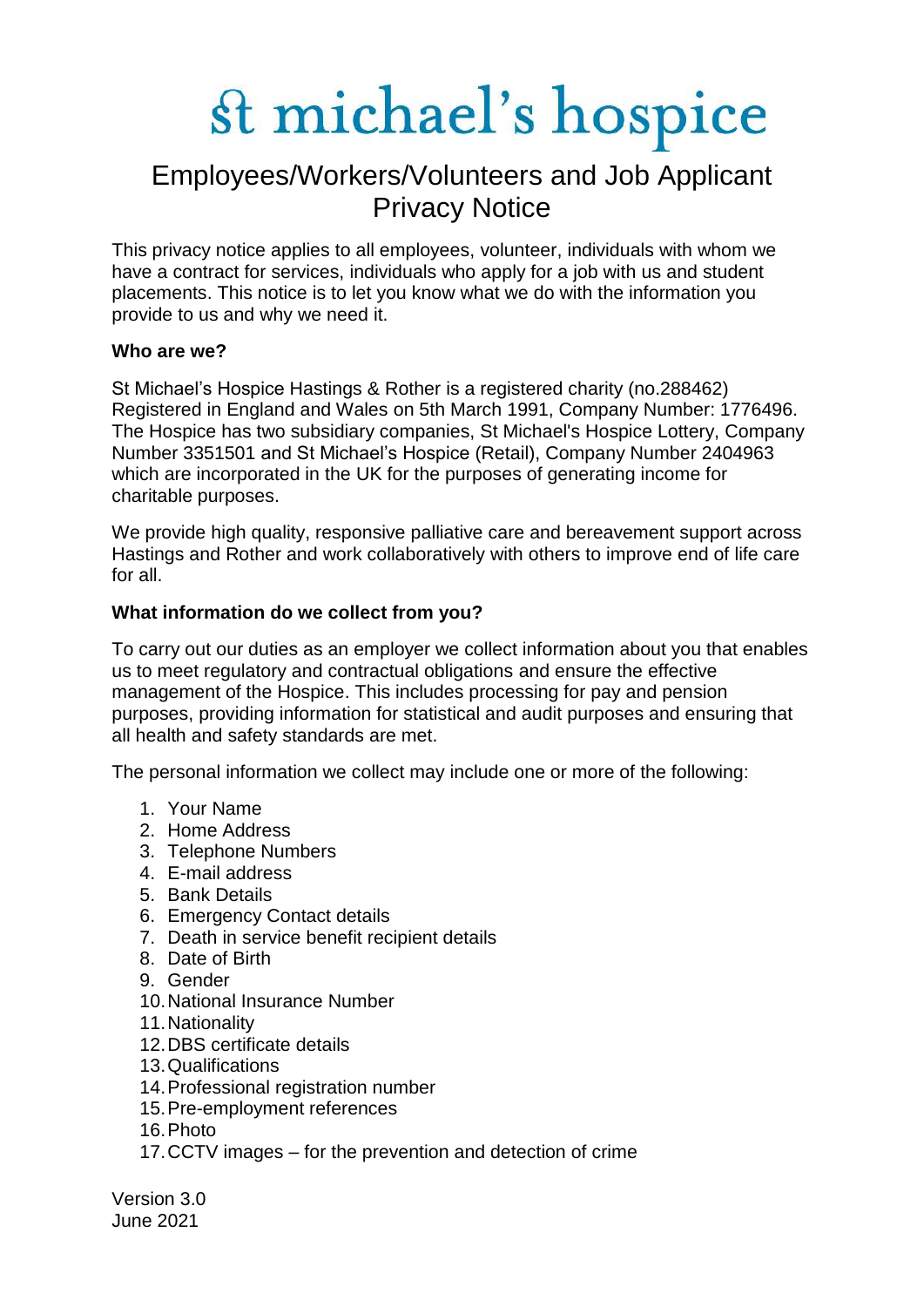- 18.Health Conditions or disabilities relevant to the role (including occupational health reports)
- 19.Vaccination status relevant to the role
- 20.Health information relevant to the role in line with national guidance e.g. COVID test results
- 21.Vehicle registration details/Driving Licence
- 22.Correspondence with us
- 23.Proof of ID/Right to work documentation
- 24.Any information you choose to share with us, including information about your sexual orientation, ethnicity and religion
- 25.Information you may send to us or enter onto our website (such as CV's or Application forms

If you use our website to access information about available vacancies or placements, please see our website Privacy Notice. It can be found at <http://stmichaelshospice.com/privacy-notice>

#### **How do we use the information we collect about you?**

We use your personal data for a number of purposes including the following:

- to process job enquiries and expressions of interest
- to complete our recruitment process for employees or volunteers
- to process the details of your contract of employment, pay and pension, and keep a record of employment related matters, including training
- To comply with the NHS Test and Trace service
- To mitigate infection control risks (e.g. COVID 19 lateral flow testing) associated with accessing Hospice premises
- to deliver our services as a hospice for our own internal administrative purposes
- for statistical purposes appropriate to our services
- to comply with relevant laws and regulations.

Under the Data Protection Act 2018 we are permitted to process your information for one or more of the following reasons:

- you have provided consent
- it is necessary for us to be legally compliant
- to fulfil your contractual obligations
- there is a legitimate interest to do so (e.g. in our role as an employer)

The Hospice will carry out a Legitimate Interest Assessment (LIA) for cases where legitimate interest is being used as a basis for processing information.

We will never share or sell your information to third parties for marketing purposes or for any unjustifiable reason.

Version 3.0 June 2021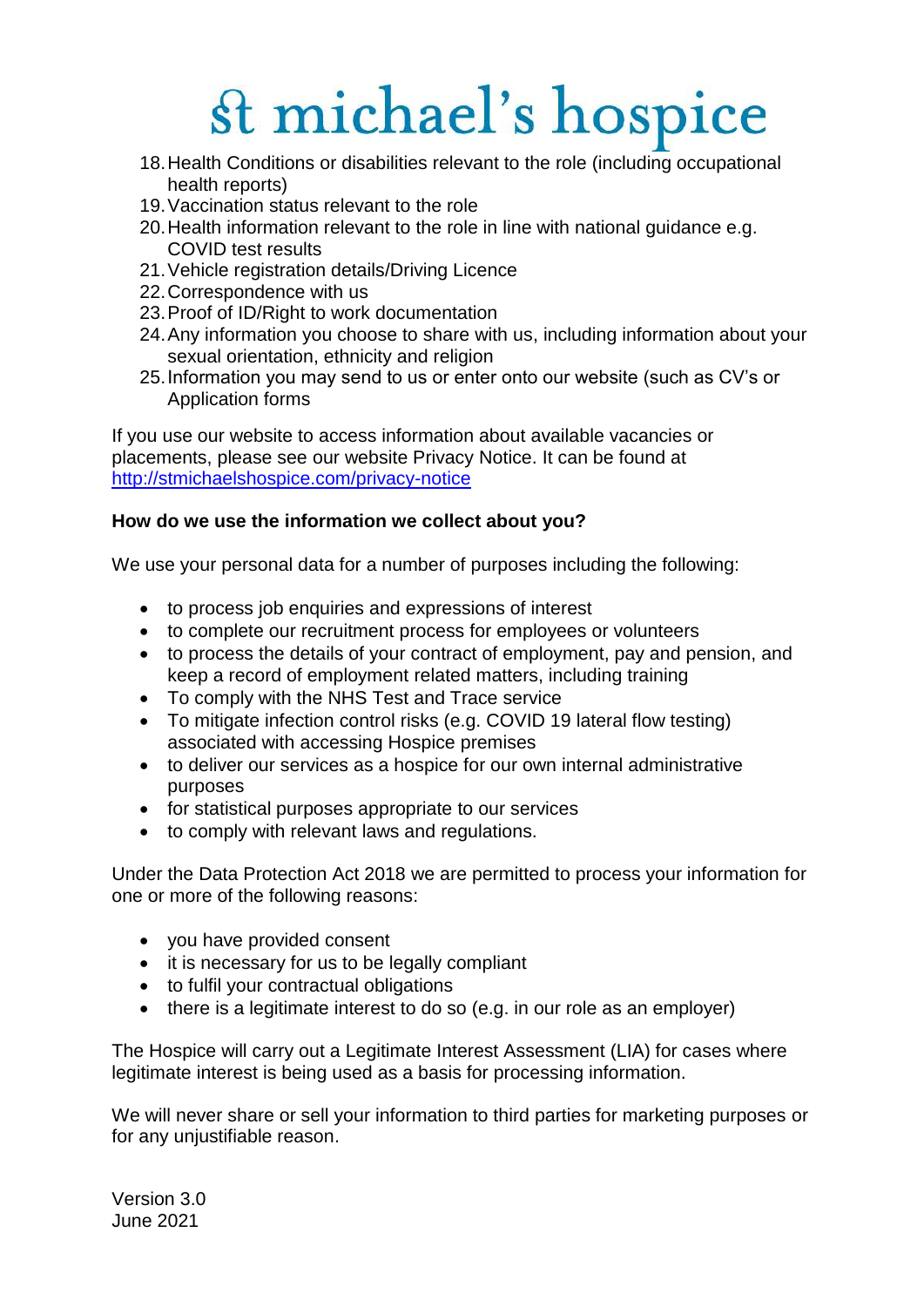We will provide your information to authorised parties as appropriate, e.g. HMRC, Health and Safety Executive, pension providers, Childcare Voucher providers, Occupational Health providers, NHS Test and Trace, only with the information they need to deliver the relevant service. In addition, if there is a legitimate business interest we will share appropriate information within the organisation.

#### **How do we protect your information?**

We don't keep your information for longer than is necessary for the purposes for which it is processed. This is in accordance with our Data Protection policy which adheres to the Data Protection Act 2018.

We have IT systems that we use to keep your information safe and secure. Where this information is on a database that is not hosted by the Hospice, we have service contracts with providers that give assurance of compliance with the relevant legislation and standards for data security. Externally hosted databases are subject to UK Data Protection regulations or adequacy decisions, for non-UK countries. The Volunteer database is hosted in Canada and is subject to the Personal Information Protection and Electronic Documents Act that has been deemed acceptable by the Information Commissioners Officer.

Where your information is not kept electronically we have security measures, policies and an audit process in place to ensure your information remains secure, not retained or processed unless there is a documented justifiable reason and is only shared on a "needs to know" basis.

#### **How long do we keep your information?**

The length of time that we will retain your information will vary depending on the nature of the record. Our Data Protection policy specifies the length of retention period for specific information and this is determined either by statutory guidance or best practice. A copy of our Data Protection policy can be requested by sending an email to [DPO@stmichaelshospice.com](mailto:DPO@stmichaelshospice.com)

#### **What are your rights over your information that you have provided to us?**

Under the Data Protection Act 2018, you have the right to:

- Access your personal data by making a Subject Access Request
- Request rectification, erasure or to restrict your data
- Right to object to the processing of your data
- Data portability-right to request transfer of data
- Make a complaint to the organisation that processes your information (St Michael's Hospice) or the Information Commissioners Office (ICO)

All requests will be considered and complied with in line with ICO guidance.

We want to make sure that your personal information is accurate and up to date.

Version 3.0 June 2021